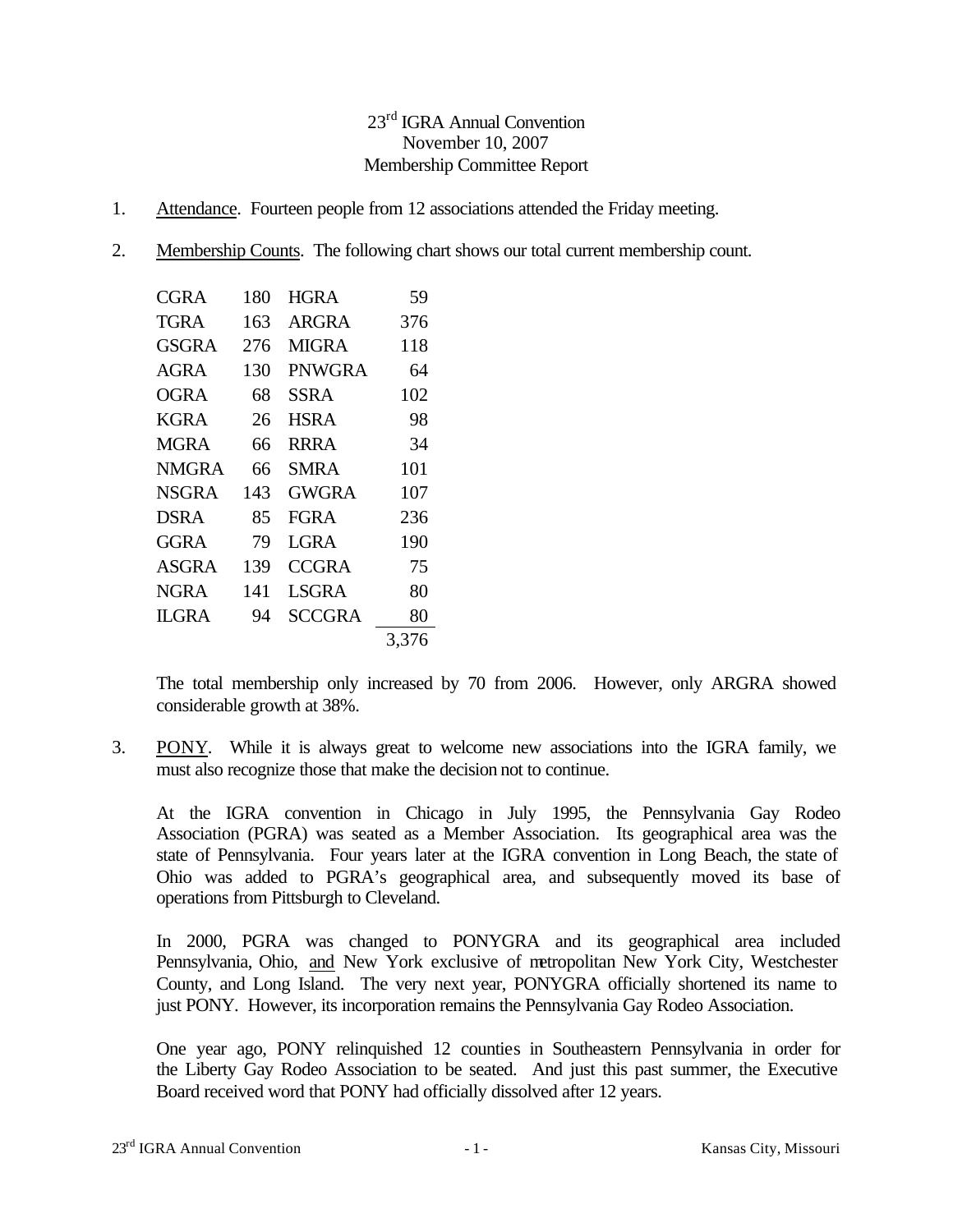4. New Associations. The chairman verbally presented the LSGRA membership application and reported that the board of directors and membership list had been updated. Rik Kelly moved to approve the application. The motion passed by a voice vote.

The chairman verbally presented the SCCGRA membership application and stated that it was in order. Dan Johnson moved to approve the application. The motion passed by a voice vote.

- 5. Membership Renewals. The chairman reported that all remaining applications were in order and all debts owed to the IGRA were paid at yesterday's Board of Directors meeting.
- 6. Territory Requests. The membership application from Liberty (LGRA) was reviewed at Friday's committee meeting. They requested to increase their territory to include the entire state of Pennsylvania. The request was denied when no documentation was provided indicating 10 members in the new geographical area.

The membership application from Michigan was then reviewed. They also requested to increase their territory by adding the state of Ohio. That request was also denied when no documentation was provided indicating 10 members in the new geographical area.

The membership application from NSGRA was then reviewed. They also requested to increase their territory by adding the portion of Iowa east of Highway 71. Heartland currently has the area west of Highway 71. That request was also denied when no documentation was provided indicating 10 members in the new geographical area.

- 7. Membership Guidelines. After last year's convention, Benjamin Avant and I put together a 2–page document to outline what is necessary for a new association to form. We came up with 12 steps and put them in chronological order starting with selecting a name and acronym and ending with paying the \$600 annual dues.
- 8. Future Associations? The membership committee is a year-round position. In addition to the two new associations seated today, I have also had inquiries from Alabama, Hawaii, Indiana, and New England. Outside North America, I have also been in contact with 3 men in different parts of Australia as well as one from Brazil.
- 9. Bylaw Changes. Attached is a two–page document with proposed changes from the Membership Committee.

Respectfully submitted,

Farry S. Fridation

Larry Lindstrom IGRA Membership Chairman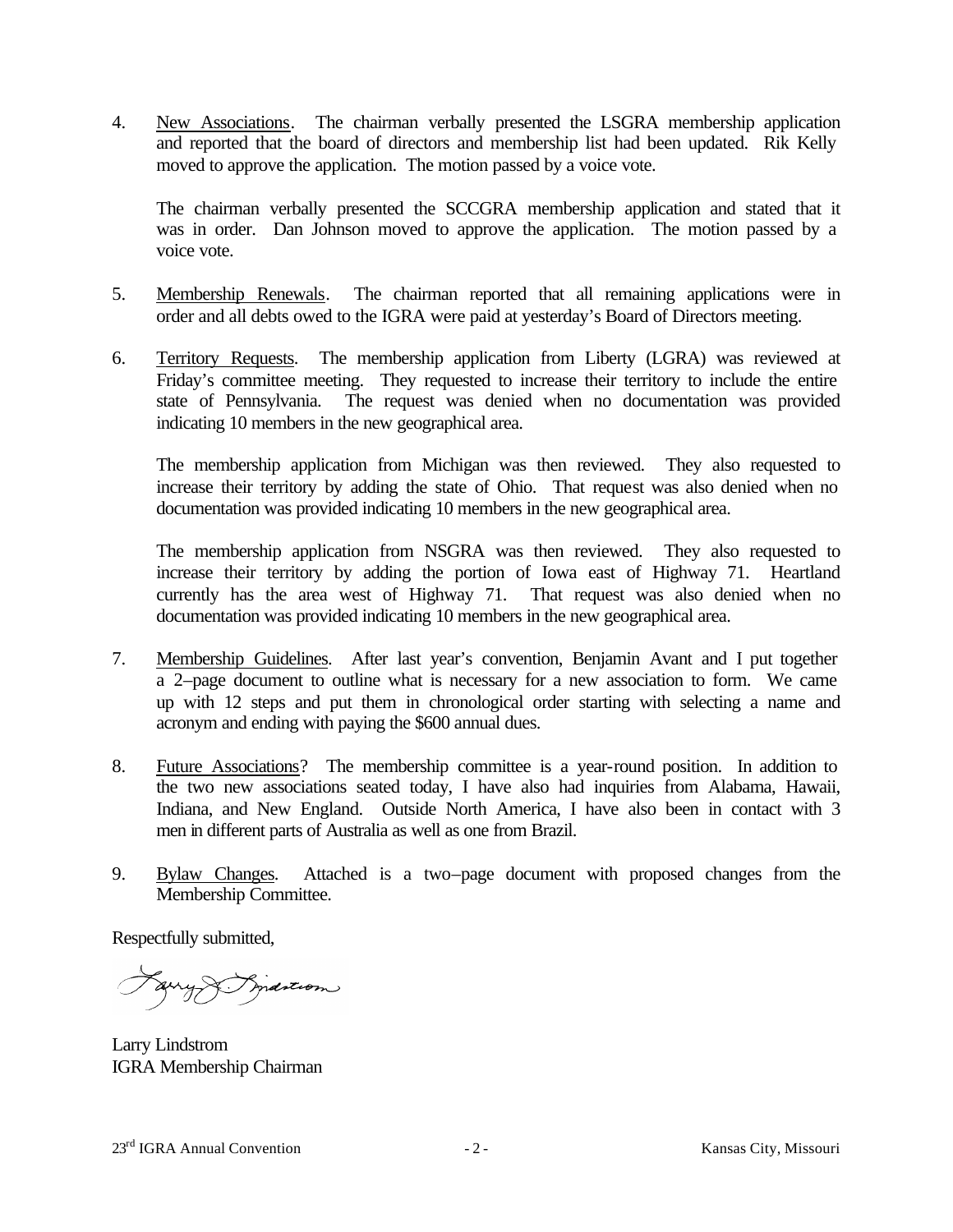

### GEOGRAPHY

- o Slightly smaller than the U.S. 48 states
- o Russia is the largest country Canada the second largest
- o Australia is made up of 6 states and 2 territories

## POPULATION CURRENCY U.S.  $=$  300 million USD  $=$  \$1.00 Canada =  $33$  million CAD =  $$1.06$ Australia =  $20 \text{ million}$  AUD =  $$0.91$

### TRAVEL

- o 7,500 miles each way
- $\circ$  14½ hours outbound 13½ hours return
- o Leave LA or SF at 11 pm arrive 6 am **two** days later
- o Leave Sydney at 2 pm arrive LA or SF 10 am same day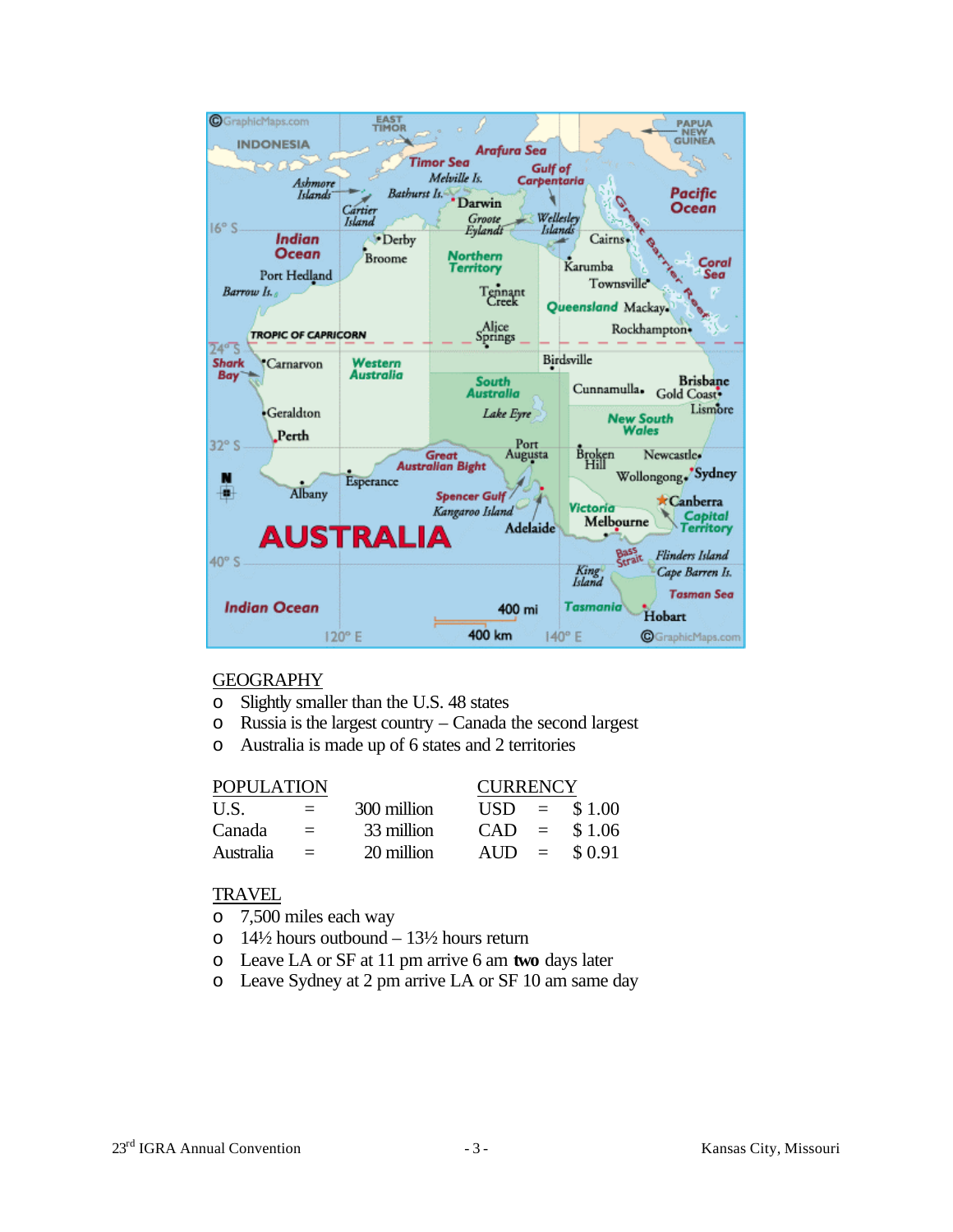# PROPOSAL MEM–01

Bylaws – Page 2 Section 4. Current Member Associations.

Paragraph D. Member Associations must have twenty (20) members in good standing and at least of the legal age of majority to sign contracts according to Guidelines of the Nation or the superseding principality where that Member Association is located. Ten (10) of the required members must be legal residents of the Member Association's geographic area.

- 1. Individual members may join as many Member or Recognized Associations as they wish providing they are in compliance with the respective association's membership policies.
- **2.** Removal of a member from "good standing" status could be for, but is not limited to, the following reasons: **any reason considered detrimental to the Association.**
	- a. Passing a bad check to their or any other Member or Recognized Association without having made timely restitution.
	- b. Having an arrest warrant sworn out against them for an offense committed against their or any other Member or Recognized Association.
	- c. Making an "arrangement" with their or any other Member or Recognized Association in order to avoid issuance of an arrest warrant by said association.
- 3. If a member is removed from "good standing" status, the following actions shall be taken:
	- **a.** The involved association will notify the Secretary within seven (7) days. Such notification will include a copy of the bad check, of the arrest warrant, of the "arrangement", if documentation is available, or a copy of the minutes of their Board of Directors, Executive Board, or other appropriate committee, wherein ratification of the "arrangement" has been noted or a letter of explanation for the reason for removal. The minutes and/or letter must include at least the following: **documentation indicating removal from "good status."**
		- 1. Names of persons making arrangements.
		- 2. Terms and dates of arrangements.
		- 3. Means by which the individual was officially notified of the arrangement.
	- b. The Secretary must send a letter to **notify** the IGRA Board of Directors and all Member and Recognized Associations within seven (7) days of receipt of said notification. advising them of the member's status with the reporting Member or Recognized Association. The Secretary will not disclose the reason for the member's change of status to the Member and Recognized Associations.
		- 1. As of this point in time, the member will become ineligible to participate in IGRA sponsored/sanctioned events/rodeos.
		- 2. Rodeo Auditor will make the proper notations in the computer files.
	- c. The involved Association must notify the Secretary within seven (7) days of rectification of the problem, even if said association still does not wish the individual member to rejoin their association.
	- d. Within seven (7) days, the Secretary must advise the IGRA Board of Directors and all Member and Recognized Associations of the rescinding of the earlier notice, thus allowing the individual member and all associations to make further membership decisions as they might mutually desire.